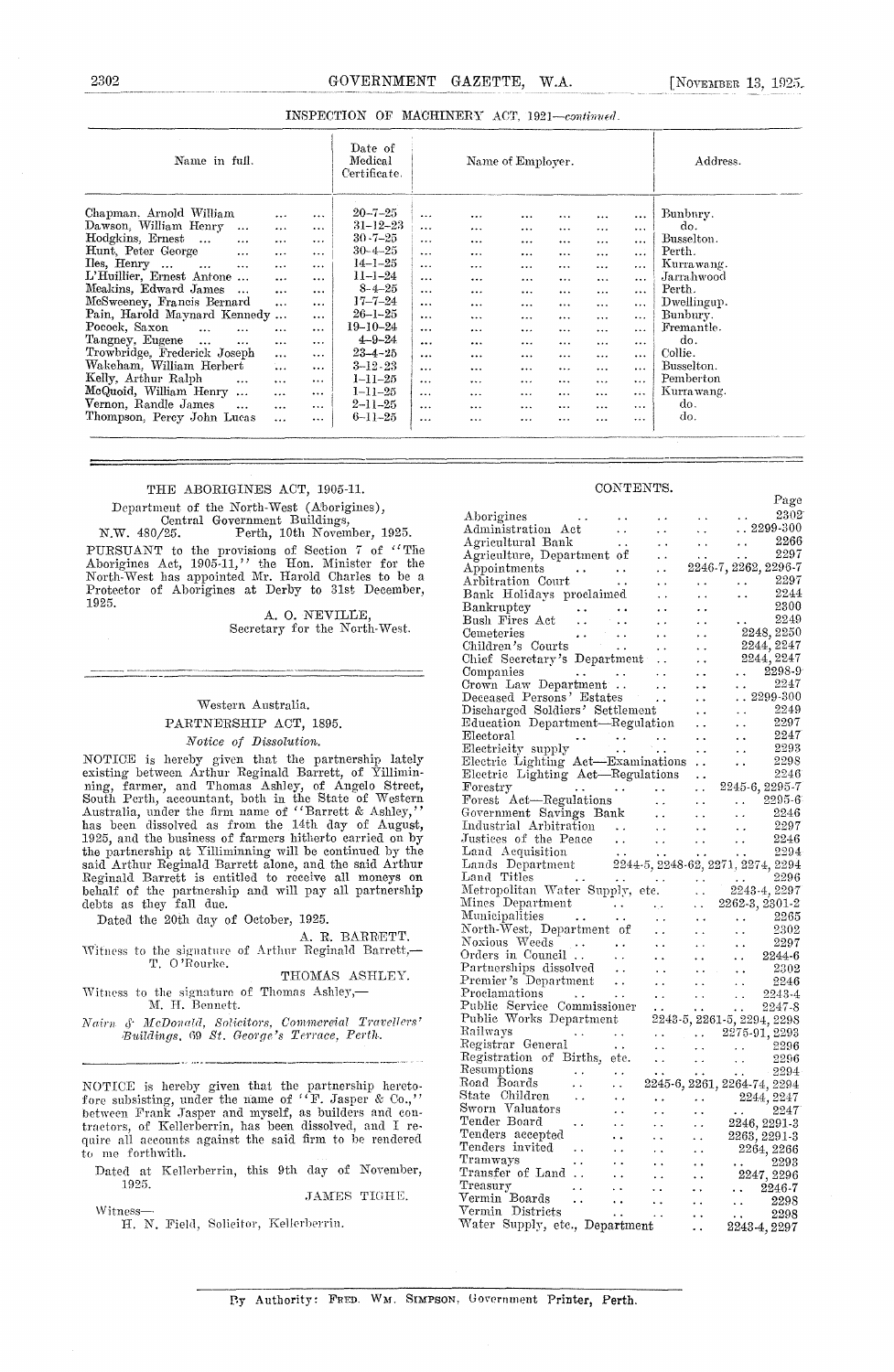

# Government Gazette

# PERTH, FRIDAY, 13 NOVEMBER 1925 No. 51

© STATE OF WESTERN AUSTRALIA

## **CONTENTS**

Aborigines Administration Act Agricultural Bank Agriculture, Department of Appointments Arbitration Court Bank Holidays proclaimed Bankruptcy Bush Fires Act Cemeteries Children's Courts Chief Secretary's Department Companies Crown Law Department Deceased Persons' Estates Discharged Soldiers' Settlement Education Department—Regulation Electoral Electricity Supply Electric Lighting Act—Examinations Electric Lighting Act—Regulations Forestry Forest Act—Regulations Government Savings Bank Industrial Arbitration Justices of the Peace Land Acquisition Lands Department Land Titles Metropolitan Water Supply, etc. Mines Department Municipalities North-West, Department of the Noxious Weeds Orders in Council Partnerships dissolved Premier's Department Proclamations Public Service Commissioner Public Works Department Railways